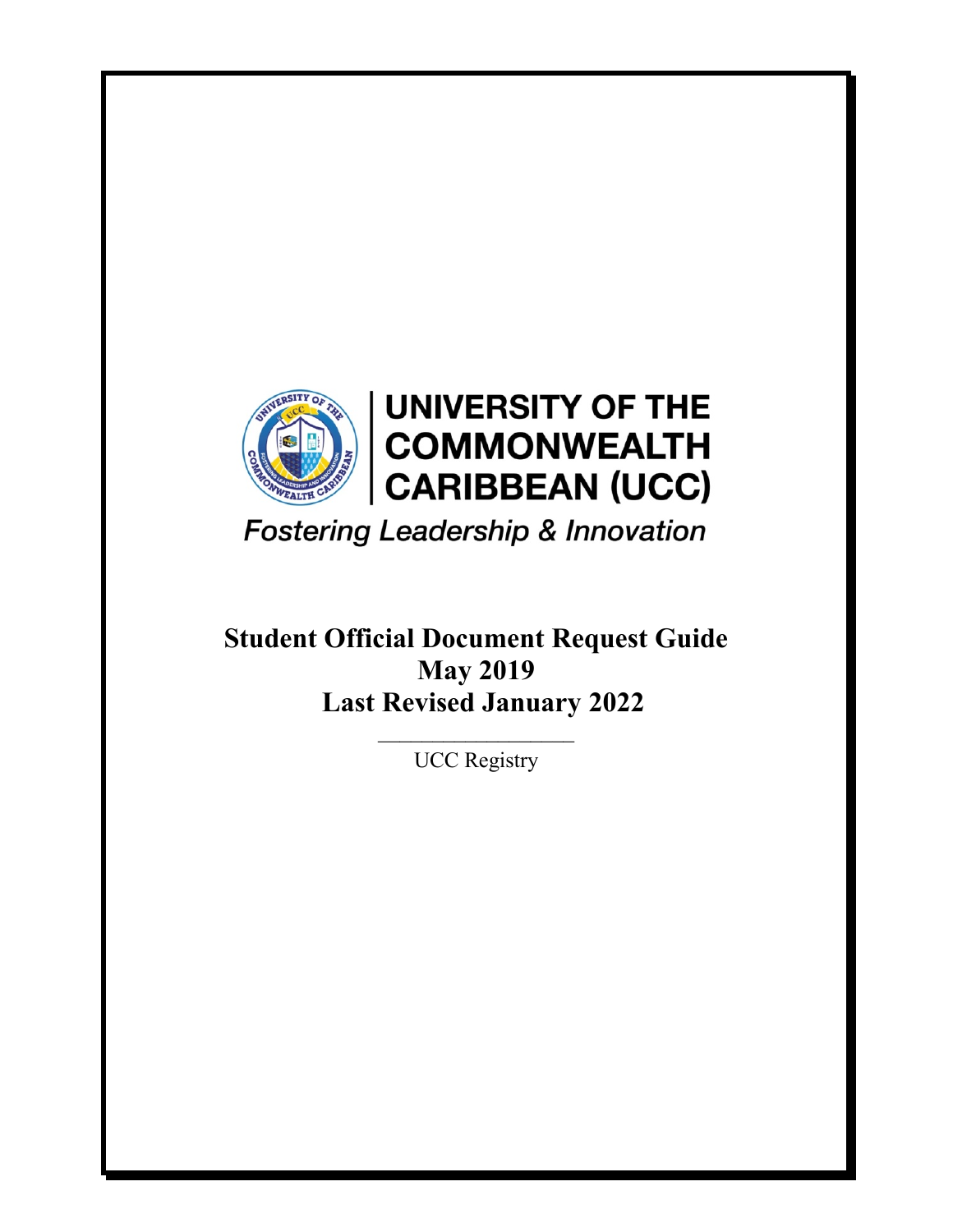

UNIVERSITY OF THE<br>COMMONWEALTH<br>CARIBBEAN (UCC)

### **University of the Commonwealth Caribbean Policy Approval and Revision Form**

Fostering Leadership & Innovation

| I USICINIY LCAUCISING & INNOVATION                                                                                  |                                                                                                                                                                                                                                                                          |
|---------------------------------------------------------------------------------------------------------------------|--------------------------------------------------------------------------------------------------------------------------------------------------------------------------------------------------------------------------------------------------------------------------|
| <b>Policy/Procedure Title:</b>                                                                                      | Student Official Document Request Guide                                                                                                                                                                                                                                  |
| <b>Policy/Procedure Number:</b>                                                                                     | REO-05-2019                                                                                                                                                                                                                                                              |
|                                                                                                                     |                                                                                                                                                                                                                                                                          |
| <b>Date Developed/Revised:</b>                                                                                      | May 2019, Jun 2020, Oct 2020, Jan 2022                                                                                                                                                                                                                                   |
| Date Approved by Academic Council:                                                                                  | February 2022                                                                                                                                                                                                                                                            |
| <b>Date Approved by Executive Council:</b>                                                                          | June 2019                                                                                                                                                                                                                                                                |
| <b>Date of Next Revision:</b>                                                                                       | February 2024                                                                                                                                                                                                                                                            |
|                                                                                                                     |                                                                                                                                                                                                                                                                          |
| <b>Contact:</b>                                                                                                     | Records Manager                                                                                                                                                                                                                                                          |
| <b>Appendices:</b>                                                                                                  |                                                                                                                                                                                                                                                                          |
| <b>Related Policies/Procedures:</b>                                                                                 | Records Procedural Manual<br>$\blacksquare$                                                                                                                                                                                                                              |
|                                                                                                                     | <b>Student Handbook</b><br>$\blacksquare$                                                                                                                                                                                                                                |
| <b>Position(s) Responsible for Adherence to</b><br><b>Policy:</b>                                                   | Registry Officers, SMS Administrator, Admissions<br>Supervisor, Registry Supervisor, Registrar, Heads<br>of Department (HOD), Head of Schools (HOS),<br>Dean, Undergraduate Studies, Registrar and the<br><b>Executive Vice President of Academic Affairs</b><br>(EVPAA) |
| <b>APPROVED BY:</b>                                                                                                 | <b>APPROVED BY:</b>                                                                                                                                                                                                                                                      |
| <b>UCC Academic Council</b><br>Name: Dr. Yvonne Dawkins,<br><b>Associate Vice President For Academic</b><br>Affairs | <b>UCC Executive Council</b><br>Name: Professor Dennis J. Gayle,<br><b>University President</b>                                                                                                                                                                          |
| Warkers<br>Signature:<br><b>February 11, 2022</b><br>Date:                                                          | $\frac{1}{2}$ . $\frac{1}{2}$<br>Signature:<br><b>June 2019</b><br>Date:                                                                                                                                                                                                 |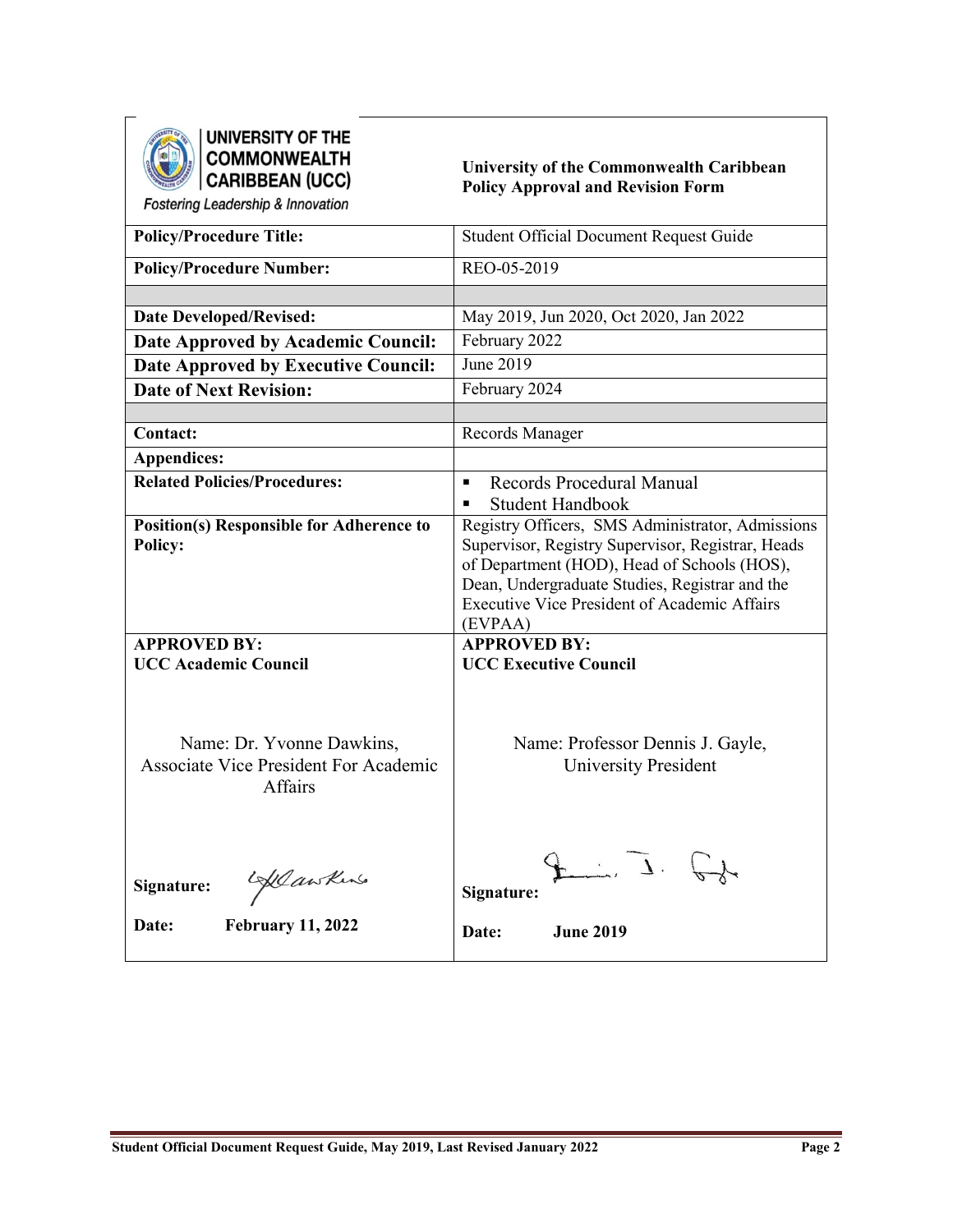

# **How to Request Official Documents**

Instructions for Students *May 2019, Last Revised January 2022*

## **Requesting Documents Online- Paying Online**

Please download and complete the (pdf writable) form called: Official Document Request (ODR) **[http://ucc.edu.jm/sites/default/files/files/docs/Official%20Document%20Request%20Form.pdf.](http://ucc.edu.jm/sites/default/files/files/docs/Official%20Document%20Request%20Form.pdf)**

- **Processing Time-** Be guided by document preparation timelines in table below.
- **Collecting-** Student collecting documents must present a valid student IDs. Someone collecting on behalf of a student must be given written permission and must take along a valid government issued picture ID.
- **Delivery-** If not collecting in person, please pay mailing or courier charges as per table below.

#### **Online Payment Option l:**

Log onto Aeorion account with your student's eight (8) digit ID number eg.**20278959: <https://aeorion.ucc.edu.jm/default.aspx>** to pay with Credit Card or Key Card (*select "Transcript" or "Letter" or "Verification Form"*). Thereafter, send proof of payment to: **[registry@ucc.edu.jm](mailto:registry@ucc.edu.jm)** and **[sfs@ucc.edu.jm](mailto:sfs@ucc.edu.jm)**

#### **Online Payment Option ll:**

Setup a student payee online Scotia bank or JN Live- using your Student ID#:.**20278959** account number and follow payment instruction. Thereafter, email the payment authorization to: **[registry@ucc.edu.jm](mailto:registry@ucc.edu.jm)** and **[sfs@ucc.edu.jm](mailto:sfs@ucc.edu.jm)**

#### **Online Payment Option lIl:**

Persons may use this link to make online, US-dollar payments via PayPal to: UCC[.https://www.paypal.me/uccjamaica](https://www.paypal.me/uccjamaica) **NOTE: You must indicate reason for payment (for example "Transcript for…") prior to submitting payment via PayPal**

## **Requesting Documents Online - Forget Password**

Click on Aeorion link: **<https://aeorion.ucc.edu.jm/default.aspx>** Activate your account by clicking "Account Activation" and following the instructions. The password used in activation is to be used to immediately make payment online.

#### **Requesting Documents Online - Paying On behalf of a Student**

Student should log onto Aeorion: **<https://aeorion.ucc.edu.jm/default.aspx>** Click "Generate a Third Party Payment Key" Give the number generated to your proxy Direct your proxy to the Third Party Payment to insert the number and following direction **NB.** A new Third Party Payment Key is required for all new transactions

#### **Requesting Documents - Paying At the Cashier**

Collect/download and complete Official Document Request (ODR) Form from Cashier or Campus offices. Pay with: Debit Card, Credit Card or Managers Cheque. Cash not accepted as at Spring 2020 **General Opening Hours:** Monday - Friday 8:30 am to 4:30 pm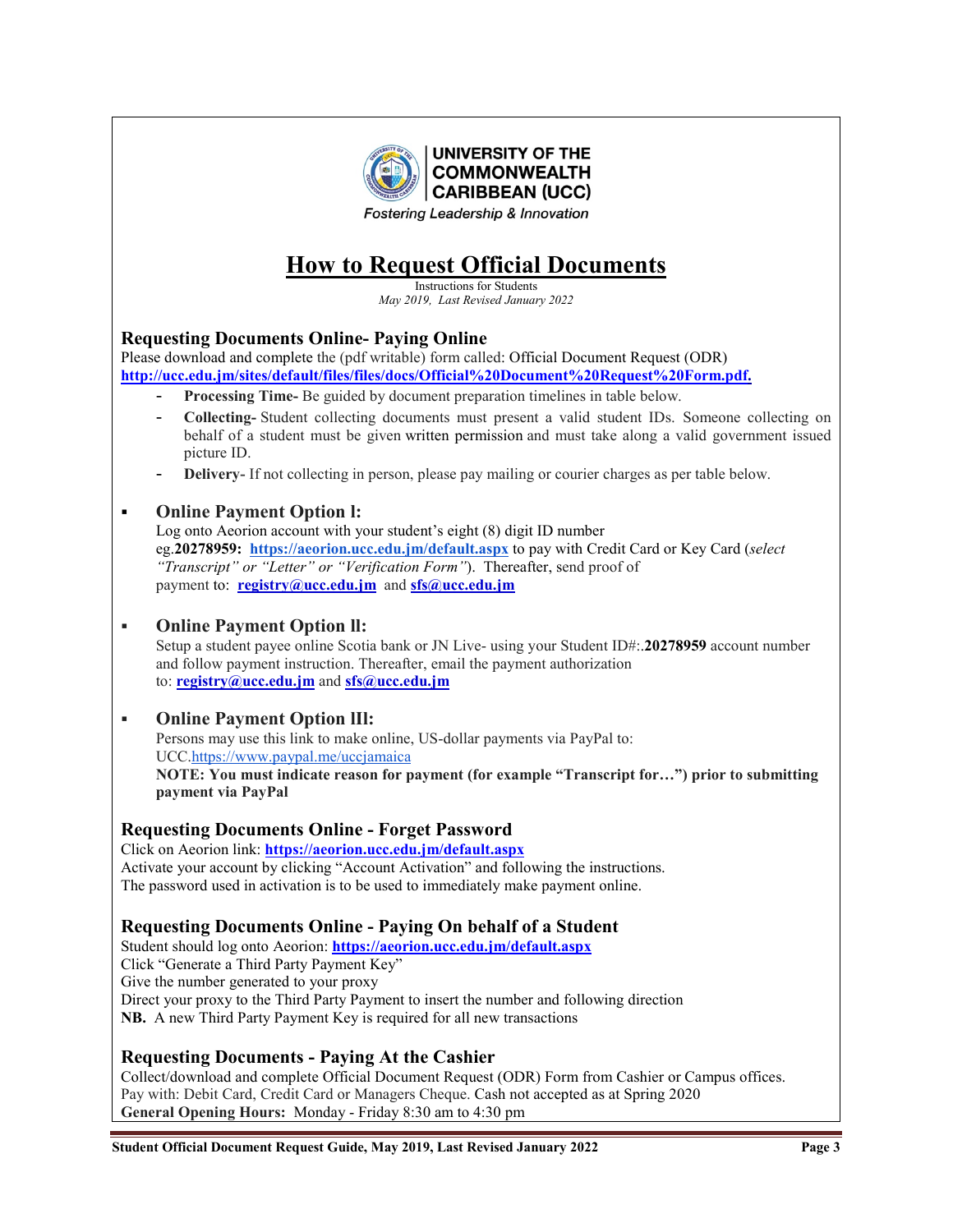**Cashier Opening Hours:** Monday - Thursday 8:00 am to 4:30 pm Fridays 8:30 am to 4:30 pm

- **Processing Time-** Be guided by document preparation timelines in table below.
- **Collecting-** Student collecting documents must present their UCC Student ID. Someone collecting on behalf of a student must be given written permission and must present a valid government picture ID.
- **Delivery-** If not collecting in person, please pay mailing or courier charges as per table below.

NB. Should you require further information, kindly contact: The Registry at: 876-906-3000; Email: [registry@ucc.edu.jm](mailto:registry@ucc.edu.jm) or [direct@ucc.edu.jm](mailto:direct@ucc.edu.jm)

**Email the Info:** After you have completed your application and made payment, kindly email the completed Application Form and the image of the payment receipt that was generated to [registry@ucc.edu.jm](mailto:registry@ucc.edu.jm) and [records@ucc.edu.jm.](mailto:records@ucc.edu.jm)

| <b>Registry Department- Fees and Services</b><br>May 2019, Last Revised January 2022                                                       |                                       |                                                                       |                                                    |                                 |
|--------------------------------------------------------------------------------------------------------------------------------------------|---------------------------------------|-----------------------------------------------------------------------|----------------------------------------------------|---------------------------------|
| <b>Registry</b><br><b>Fees and Services</b>                                                                                                | <b>Turn-around</b><br><b>Time</b>     | <b>Charge-JS</b>                                                      | <b>Charge-US\$</b><br>(Regional and<br>(Caribbean) | <b>Effective</b><br>Date        |
| Academic Report Request                                                                                                                    | 5 Business Days                       | \$1,500.00                                                            | US\$15.00                                          | May 1, 2019                     |
| Course Outline<br>(Course Outline on Aeorion is free)                                                                                      | 5 Business Days                       | \$50.00<br>Per page                                                   | US\$10.00                                          | May 1, 2019                     |
| <b>Financial Letters</b><br>(Will now be provided by SFS)                                                                                  | 15 Business Days                      | \$1,000.00                                                            | US\$10.00                                          | May 1, 2019                     |
| <b>Graduation-</b> Gown Rental<br>(Outside the normal Photo-Shoot period)                                                                  | 2 Days Notice                         | \$10,000.00<br>(Refundable)                                           |                                                    | <b>May 2012</b>                 |
| <b>Graduation-Fee</b>                                                                                                                      | See<br>Miscellaneous Fee              | Included in<br>Miscellaneous Fee                                      |                                                    | Sept 1, 2019                    |
| <b>Graduation-Fee-Fall 2019</b><br>(Final year students that had already)<br>paid the \$9,000.00 will pay a prorated<br>fee of \$5,000.00) |                                       | \$5,000.00                                                            |                                                    | August 2019                     |
| <b>Registry</b><br><b>Fees and Services</b>                                                                                                | <b>Turn-around</b><br><b>Time</b>     | <b>Charge-J\$</b>                                                     | <b>Charge-US\$</b><br>(Regional and<br>(Caribbean) | <b>Effective</b><br><b>Date</b> |
| <b>Graduation-Processing</b>                                                                                                               | 1 Month                               | Included in<br>Miscellaneous Fee                                      |                                                    | Sept.1, 2019                    |
| <b>Graduation-Certificate</b>                                                                                                              | 2 Months after<br>Ceremony            | Included in<br>Miscellaneous Fee                                      |                                                    | Sept.1, 2019                    |
| <b>Graduation-Replacement</b><br>Certificate                                                                                               | ■6 Weeks<br>$\blacksquare$ 3 Weeks    | $$9,000.$ - Over 5yrs<br>$$6,000. -5yrs$ or<br>less                   |                                                    | May 1, 2019                     |
| <b>Graduation-HRM Replacement</b><br>Certificate                                                                                           |                                       | <b>US\$75.00</b><br>(charged by UCJ)                                  |                                                    | Sept 2020                       |
| Letter of Completion<br>(Letters of completion prior to May 2019 is<br>priced / treated as a Status Letter)                                | 5-10 Business Days<br>(Tentative)     | Student eligible for<br>conferral- Gets 1 fee<br>Letter of Completion |                                                    | May 1, 2019                     |
| <b>Status Letters</b>                                                                                                                      | 5 Business Days                       | \$1,000.00                                                            | <b>US\$10.00</b>                                   | May 1, 2019                     |
| <b>Transcript Request- Regular</b>                                                                                                         | 10 Business Days                      | \$1,500.00                                                            | US\$15.00                                          | May 1, 2019                     |
| <b>Transcript Request- Express</b>                                                                                                         | 3 Business Days                       | \$2,500.00                                                            | US\$25.00                                          | Summer 2019                     |
| Verification Forms                                                                                                                         | 5 Business Days                       | \$1,500.00                                                            | US\$15.00                                          | May 1, 2019                     |
| Photocopies- Letter Size<br>(Black and White only)                                                                                         | 3 Business Days<br>(Depends on volume | \$15.00<br>Per page                                                   |                                                    | May 1, 2019                     |
| <b>Registry Department-</b><br><b>Mailing and Courier</b>                                                                                  | <b>Turn-around</b><br><b>Time</b>     | <b>Charge-J\$</b>                                                     | <b>Charge-US\$</b><br>(Regional and<br>(Caribbean) | <b>Effective</b><br>Date        |
| · Dispatch by Email (Local and<br>overseas)                                                                                                |                                       | \$200.00                                                              | <b>US\$2.00</b>                                    | March 2020                      |
| Remittance by Courier-USA-                                                                                                                 | 10-14 Business Days                   | US\$53.00                                                             |                                                    |                                 |